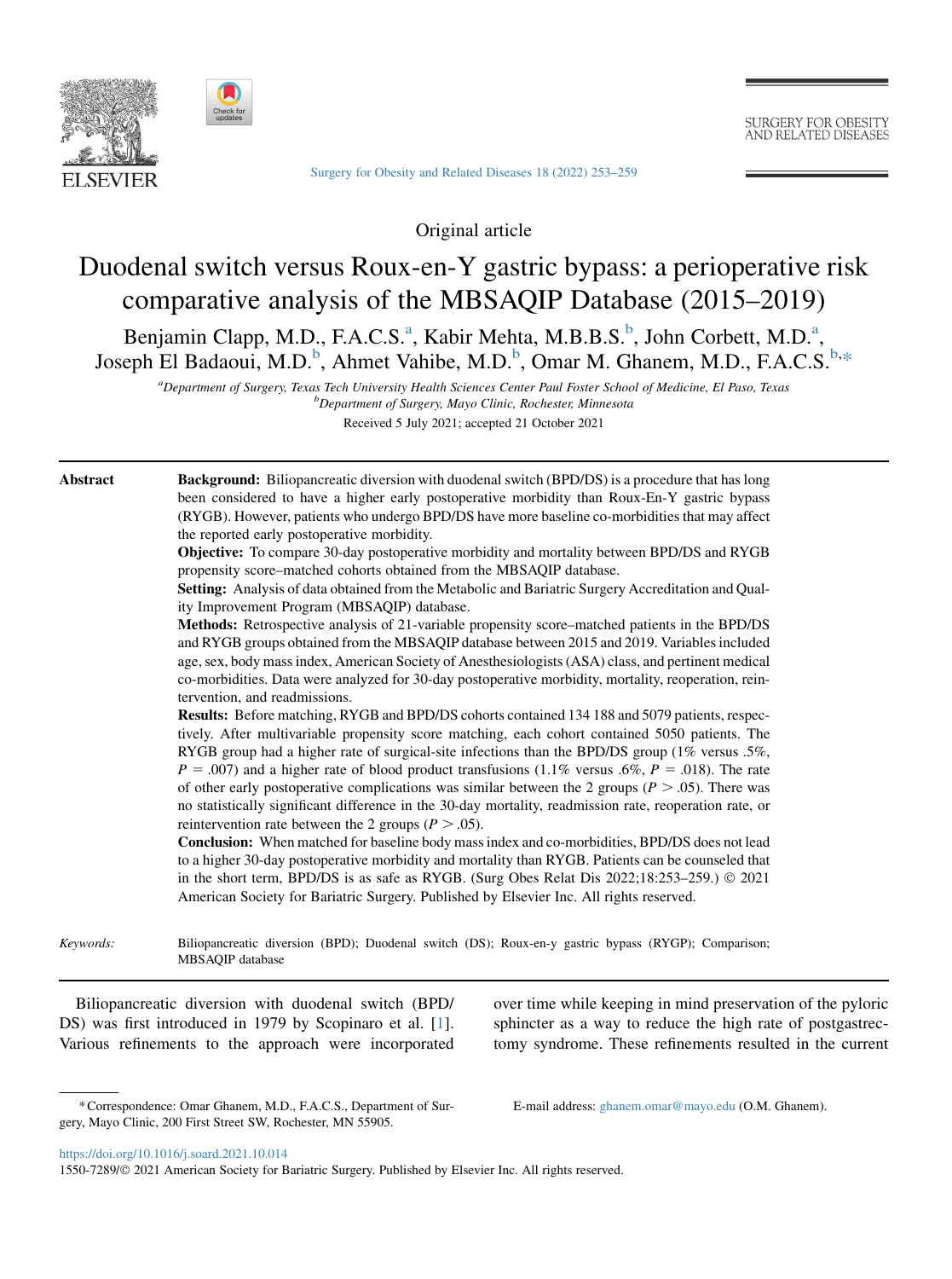BPD/DS procedure, described in 1998 by Hess and Hess [\[2](#page-5-1)]. Multiple reports have demonstrated superior outcomes associated with BPD/DS over the sleeve gastrectomy and Rouxen-Y gastric bypass (RYGB) in terms of weight loss and diabetes resolution [[3,](#page-5-2)[4](#page-5-3)]. However, persistent fears about severe malabsorption, malnutrition, and a higher rate of complications have led to a lower rate of adoption of the procedure, specifically in the United States [\[5](#page-5-4)]. Currently, BPD/DS constitutes less than 1% of the primary bariatric surgeries performed nationwide [\[6](#page-5-5)]. It remains noteworthy to mention that the data supporting the aforementioned reservations stem mostly from single-institutional cohort studies [[7\]](#page-5-6). There are published studies using national databases showing higher complications in BPD/DS than in RYGB, but most of the surgeries in the BPD/DS group were performed in an open rather than a minimally invasive fashion (75% in the BPD/DS group versus 9% in the RYGB group) [[8\]](#page-5-7). When these 2 surgeries were compared in matched patients at a single institution, perioperative complications and mortality were shown to be equivalent [\[9](#page-5-8)]. While a randomized, controlled study has compared the 2 surgeries, it had a remarkably low number of patients and was only confined to patients with body mass indexes of  $>50 \text{ kg/m}^2$  [\[10\]](#page-5-9).

The Metabolic and Bariatric Surgery Accreditation and Quality Improvement Program (MBSAQIP) Participant Use File (PUF) is a valuable resource to study postoperative complications following major bariatric surgery because all bariatric centers accredited by the American College of Surgeons report their data, which amount to more than 200 000 cases per year. In this report, we aim to evaluate 30-day safety and complication outcomes for BPD/DS and RYGB using the MBSAQIP PUF [\[5](#page-5-4)].

# Methods

# Patients and study design

The MBSAQIP PUF was searched for patients who had undergone BPD/DS or RYGB between the years 2015 and 2019. Inclusion criteria consisted of patients who underwent a primary bariatric operation in the form of RYGB identified by Current Procedural Terminology (CPT) code 43644 or BPD/DS (CPT code 43485). We excluded the patients  $\le$ 18 years of age, those who underwent RYGB or BPD/ DS as a revisional operation, and those who underwent combined additional procedures during the index operation with the exception of upper endoscopy.

After meeting appropriate inclusion and exclusion criteria, patients in these 2 cohorts were then matched based on their propensity score, controlling for patient body mass index (BMI), age, sex, American Society of Anesthesiology status, and multiple other co-morbidities. A total of 21 variables were matched between the 2 groups. A retrospective analysis of these propensity score–matched (PSM) cohorts

was performed to study and compare the baseline patient characteristics and 30-day postoperative clinical outcomes. We divided the reported complications into a Clavien– Dindo classification. This was done manually using the listed complications as follows: Grade 1 was "DEHYD\_TRTMT\_OUT," "POST OP SUPERFICIAL INCISIONAL SSI"; grade 2 was "TRANSFINTOPPSTOP," "BLEEDING\_UNITS," "POSTOPUTI," "CDIFF," "ANTI-COAGULATION\_INITIATED\_BAR," "POSTOPPNEU-MONIA," "VEINTHROMBREQTER"; grade 3a was "POSTOPDEEPINCISIONALSSI"; grade 3b was "PUL-MONARYEMBOLSM"; grade 4a was "ACTERENALFAI-LURE," "CARDIACARRESTCPR," "MYOCARDIALINFR," "PROGRSRENALINSUF"; grade 4b was "POSTOPVENTILATOR," "POSTOPORGANSPA-CESSI," "POSTOPSEPSIS," "POSTOPSEPTICSHOCK," "UNPLANNEDADMISSIONICU30." We used the following for grade 5: "DEATH30," "DEATH\_CAUSE\_- BAR, DEATH\_RELATED\_BAR."

Our institutional review board deemed this project exempt because it is a deidentified national database. The MBSAQIP and associated participating centers participating are the source of the data used herein; they have not verified and are not responsible for the statistical validity of the data analysis or the conclusions derived by the authors.

### Statistical analysis

Quantitative variables were described using mean and standard deviation. Categorical variables were described using frequencies and proportions. Two-tailed Student  $t$  test,  $\chi^2$  test, and Fisher exact test as indicated were used to assess differences across databases. Propensity-matched analysis was completed to control for differences in cohorts across databases.  $P$  values less than 5% were considered statistically significant. All analyses were completed in R version 4.1.0, which is reachable at <https://www.r-project.org/> (R Foundation, Vienna, Austria).

## **Results**

# Patient characteristics

Prior to matching, the aggregate cohorts contained 134 188 patients in the RYGB group and 5079 patients in the BPD/DS group [\(Fig. 1\)](#page-2-0). The difference in the baseline characteristics of these 2 cohorts was statistically significant for various parameters, including age, sex, co-morbidities including diabetes mellitus, deep vein thrombosis, chronic obstructive pulmonary disease, hyperlipidemia, and sleep apnea ( $P < .05$ ). Also of note, the mean BMI of the RYGB group was lower than that of the DS group (46.1 versus  $52 \text{ kg/m}^2$ ,  $P < .05$ ; see [Table 1\)](#page-3-0).

After the multivariable propensity score matching, the RYGB and BPD/DS cohorts contained 5050 patients each. All the above-mentioned baseline patient characteristics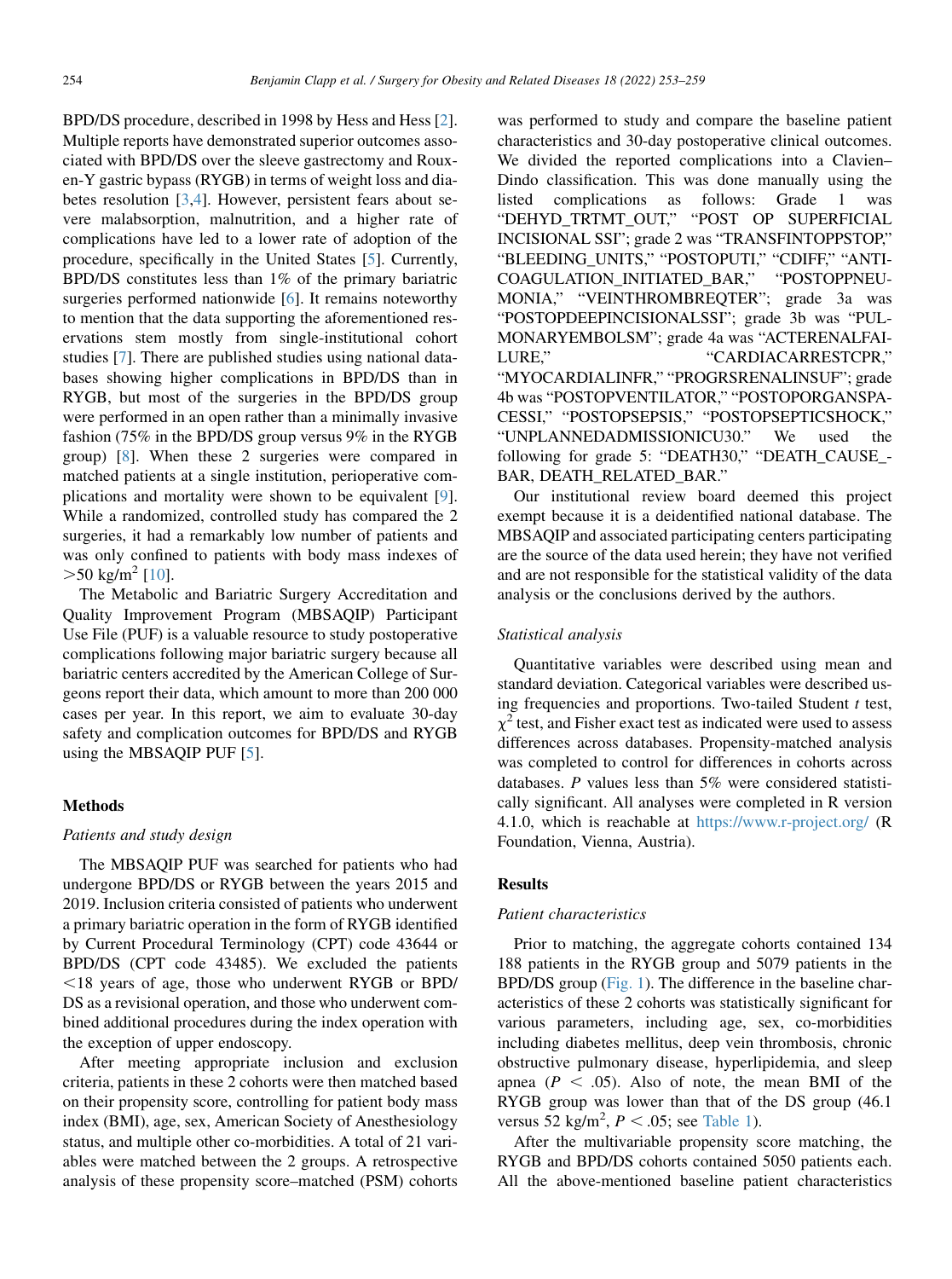<span id="page-2-0"></span>

 $N = 129,138(96.2%)$  $N = 29(0.6%)$ Roux-en-Y Duodenal Switch  $N = 5,050(3.8%)$  $N = 5,050(99.4%)$ 

Fig. 1. Flowchart portraying surgery types and numbers before and after propensity score matching.

were matched, and the compositions of both cohorts were similar ( $P > .05$ ). [Fig. 2](#page-3-1) shows the standardized differences between the 2 groups before and after propensity score matching. The mean age of the patients in both cohorts was comparable (43 and 43.1 yr for RYGB and BPD/DS, respectively,  $P = .68$ ). Most patients in both cohorts were women (69.7% and 71.5%,  $P = .055$ ). The mean BMIs of both cohorts were 52.0 and 52.1 kg/m<sup>2</sup> ( $P = .41$ ). As shown in [Table 1](#page-3-0), all other co-morbidities were similar between the 2 cohorts. The most common co-morbidities were hypertension (49.8% and 49.5%,  $P = .83$ ), sleep apnea (44.7% and 44%,  $P = .51$ ), diabetes mellitus (31.6% and 32%,  $P =$ .48), and gastroesophageal reflux disease (31.6% and  $32.5\%, P = .35$ ).

#### 30-Day postoperative outcomes

Overall, Clavien–Dindo complications were similar between these 2 PSM cohorts with the exception of grade 1 complications, which were found to be higher for the RYGB group at 1% versus .5% for the BPD/DS group. A multivariate subgroup analysis was further performed, and the postoperative outcomes revealed that there was a twice as high incidence of superficial surgical-site infection in the RYGB cohort (1%) versus the DS cohort (.5%). The RYGB group also was found to have a statistically significant higher need for postoperative transfusion at 1.1% versus .6% in the BPD/DS group. There was no statistically significant difference identified between the 2 groups

[\(Table 2\)](#page-4-0) in terms of other complications, including grade 2 (urinary tract infection, pneumonia, deep vein thrombosis, need for anticoagulation), grade 3 (deep surgical-site infection, pulmonary embolism), and grade 4 (acute or progressive renal failure, cardiac arrest, myocardial infarction, need for ventilator, organ space surgical-site infection, sepsis, septic shock, unplanned ICU admissions) or death.

The readmission rate was found to be similar (6.1% versus 6.1%,  $P = 1.0$ ) for both groups. Prior to the propensity score matching, the reoperation rate was significantly higher in the BPD/DS group (2.9% versus 2.1%,  $P = .00$ ). However, in the matched cohorts, this difference was not statistically significant (2.9% versus 2.4%,  $P = .107$ ). The reintervention rate was similar for both the cohorts (2.1% versus 2.1%,  $P = .835$ ). There was also no statistical difference noted in the 30-day postoperative mortality between the 2 cohorts (.3% versus .3%,  $P = 1.0$ ) [\(Table 3\)](#page-4-1).

# Discussion

In this study, a higher risk of surgical-site infection was encountered in the RYGB group compared with the BPD/ DS group. Additionally, patients undergoing RYGB had a higher rate of postoperative transfusions. The Clavien– Dindo grade 1 complication rate was higher in the RYGB group, and no significant difference was found in the complication rates of grades 2–5 between the 2 cohorts. Finally, hospital readmission and overall mortality rates were similar between the 2 groups.

Mason [[11](#page-5-10)] compared short-term morbidity and mortality rates of RYGB and BPD/DS patients using the National Surgical Quality Improvement Project (NSQIP) database. Propensity score matching was used, and subjects were matched for all the NSQIP preoperative risk factors. Additional stratification was employed to differentiate between open and laparoscopic approaches. This study demonstrated an increased incidence of serious morbidity (7.3% versus 3.1%,  $P = .01$ ) in the BPD/DS group (serious morbidity was defined as organ surgical-site infection, wound disruption, pulmonary embolism, acute renal failure, cardiac arrest, stroke, myocardial infarction, and sepsis/septic shock by the author). Additionally, a higher rate of reoperation  $(4.9\%$  versus 1.5%,  $P = .024$ ) was found in the BPD/DS group. When the author evaluated the laparoscopic approach, a higher rate of overall morbidity was found in the BPD/DS group versus the RYGB group (8.6% versus 1%,  $P = .019$ ), but no statistically significant difference in mortality was found.

Our study did not show similar outcomes because we found no difference in complication rates. The report by Mason [\[11](#page-5-10)] also only included 326 and 105 patients in the open and laparoscopic arms, respectively. This relatively small sample size may have decreased the power of the study. Another report by Topart et al. [\[12](#page-5-11)] showed an increase in overall morbidity following BPD/DS versus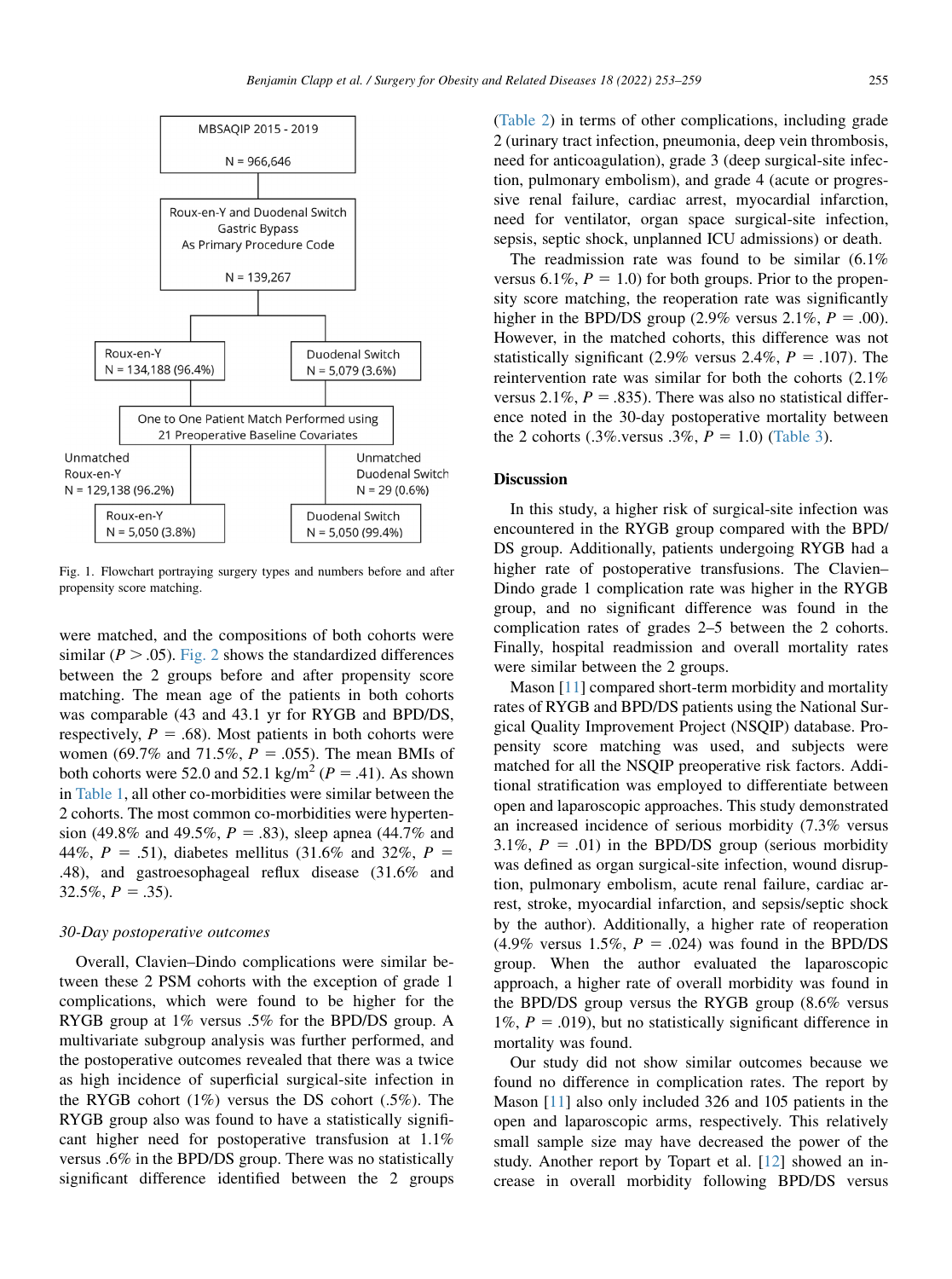<span id="page-3-0"></span>

| Table 1                                                                                   |
|-------------------------------------------------------------------------------------------|
| Patient characteristics for pre- and postmatched Roux-en-Y and duodenal switch procedures |

| Characteristics                  | All cohorts (prematch) |                 | $P$ value* | Matched cohorts |                 | $P$ value | d       |
|----------------------------------|------------------------|-----------------|------------|-----------------|-----------------|-----------|---------|
|                                  | Roux-en-Y              | Duodenal switch |            | Roux-en-Y       | Duodenal switch |           |         |
| No.                              | 134 188                | 5079            |            | 5050            | 5050            |           |         |
| Age, yr                          | $44.3 \pm 11.7$        | $43.1 \pm 11.4$ | .000       | $43.0 \pm 11.6$ | $43.1 \pm 11.4$ | .680      | .019    |
| Sex (female)                     | 106 737 (79.5%)        | 3682 (71.5%)    | .000       | 3592 (69.7%)    | 3682 (71.5%)    | .055      | .036    |
| Body mass index, $kg/m^2$        | $46.1 \pm 8.1$         | $52.0 \pm 9.4$  | .000       | $52.0 \pm 9.4$  | $52.1 \pm 9.2$  | .410      | .009    |
| ASA <sub>1</sub>                 | 338 (.3%)              | $17(.3\%)$      | .312       | $15(.3\%)$      | $17(.3\%)$      | .730      | $-.013$ |
| ASA <sub>2</sub>                 | 22 940 (17.1%)         | 535 (10.6%)     | .000       | 451 (8.8%)      | 532 (10.5%)     | .010      | .025    |
| ASA <sub>3</sub>                 | 104 436 (77.9%)        | 4202 (82.9%)    | .000       | 4172 (82.6%)    | 4189 (83.0%)    | .670      | $-.016$ |
| ASA4                             | 6306 (4.7%)            | $315(6.2\%)$    | .000       | 296 (5.8%)      | $315(6.2\%)$    | .380      | $-.016$ |
| History of myocardial infarction | 1899 (1.4%)            | 73 (1.4%)       | .940       | $92(1.8\%)$     | 73 (1.5%)       | .210      | $-.005$ |
| Previous cardiac stent           | 2781 (2.1%)            | $92(1.8\%)$     | .220       | $101(2.0\%)$    | $92(1.8\%)$     | .660      | $-.010$ |
| Diabetes                         | 46 294 (34.5%)         | $1630(32.1\%)$  | .000       | 1594 (31.6%)    | 1628 (32.2)     | .480      | .030    |
| Hypertension                     | 67 875 (50.6%)         | 2562 (50.4%)    | .857       | 2514 (49.8%)    | 2502 (49.5%)    | .830      | $-.002$ |
| Hyperlipidemia                   | 36 865 (27.5%)         | $1222(24.1\%)$  | .000       | $1244(24.2\%)$  | 1222 (24.2%)    | .870      | .000    |
| Mobility device use              | $2189(1.6\%)$          | $152(3.0\%)$    | .000       | $135(2.6\%)$    | $152(3.0\%)$    | .280      | .015    |
| Deep vein thrombosis             | 2285 (1.7%)            | $116(2.3\%)$    | .002       | $109(2.2\%)$    | $116(2.3\%)$    | .690      | .003    |
| Pulmonary embolism               | $1531(1.1\%)$          | 86 (1.7%)       | .000       | 77(1.5%)        | 86 (1.7%)       | .340      | .008    |
| Therapeutic anticoagulation      | 3558 (2.7%)            | $175(3.4\%)$    | .001       | 183 (3.6%)      | 174 (3.5%)      | .670      | .044    |
| <b>COPD</b>                      | 2252 (1.7%)            | $118(2.3\%)$    | .001       | 94 $(1.4\%)$    | $118(2.3\%)$    | .110      | $-.001$ |
| Current smoker                   | 10 582 (7.9%)          | 525 (10.3%)     | .000       | 508 (10.1%)     | 523 (10.4%)     | .650      | $-.006$ |
| Renal insufficiency              | 824 (.6%)              | 33 $(.6\%)$     | .820       | 38 (.8%)        | $33(0.7\%)$     | .630      | $-.000$ |
| Dialysis                         | $256(.2\%)$            | 16(.3%)         | .380       | 11 $(.2\%)$     | $13(.3\%)$      | .840      | $-.031$ |
| Sleep apnea                      | 57 499 (42.8%)         | 2231 (43.9%)    | .130       | 2258 (44.7%)    | 2224 (44.0%)    | .510      | $-.017$ |
| <b>GERD</b>                      | 48 483 (36.1%)         | 1643 (32.3%)    | .000       | 1594 (31.6%)    | 1639 (32.5%)    | .350      | $-.002$ |
| Steroid immunosuppressive use    | 2074 (1.5%)            | 78 (1.5%)       | 1.000      | 74 (1.5%)       | $76(1.5\%)$     | .930      | $-.000$ |
| Functional status (nondependent) | 132 906 (99.6%)        | 4971 (97.9%)    | .000       | 4945 (97.9%)    | 4950 (98.0%)    | .780      | $-.017$ |

 $ASA = American Society of Anesthesiologists; COPD = chronic obstructive pulmonary disease; GERD = gastrrosophagealleft u isease.$ 

RYGB (20.4% versus 7.5%,  $P = .0017$ ). However, in this study, patients in the BPD/DS group had a higher mean preoperative BMI (54.9 versus 44.3 kg/m<sup>2</sup>,  $P = .001$ ) and a higher rate of co-morbidities (66.1% versus 50%,  $P =$ .0217). Our study compared patients with similar clinical profiles and did not find these results. Despite these critical baseline characteristic differences, no difference was found in the intergroup overall 30-day mortality rate. In a similar manner, Oviedo et al. [\[13](#page-5-12)] reported a significantly higher 30-day morbidity rate in their BPD/DS group when compared with their RYGB group (31% versus 13%,  $P =$ .004). Likewise, the patients in the BPD/DS group were found to have higher mean BMI (51.7 versus  $46.8 \text{ kg/m}^2$ ,  $P = .00001$ ) and a higher rate of co-morbidities, most notably type 2 diabetes (64% versus 38%,  $P = .0004$ ) and obstructive sleep apnea (55% versus 49%,  $P = .012$ ). When the cohort was stratified based on preoperative BMI, no statistically significant difference was found

<span id="page-3-1"></span>

Fig. 2. Standardized differences between BPD/DS and RYGB groups before and after propensity score matching.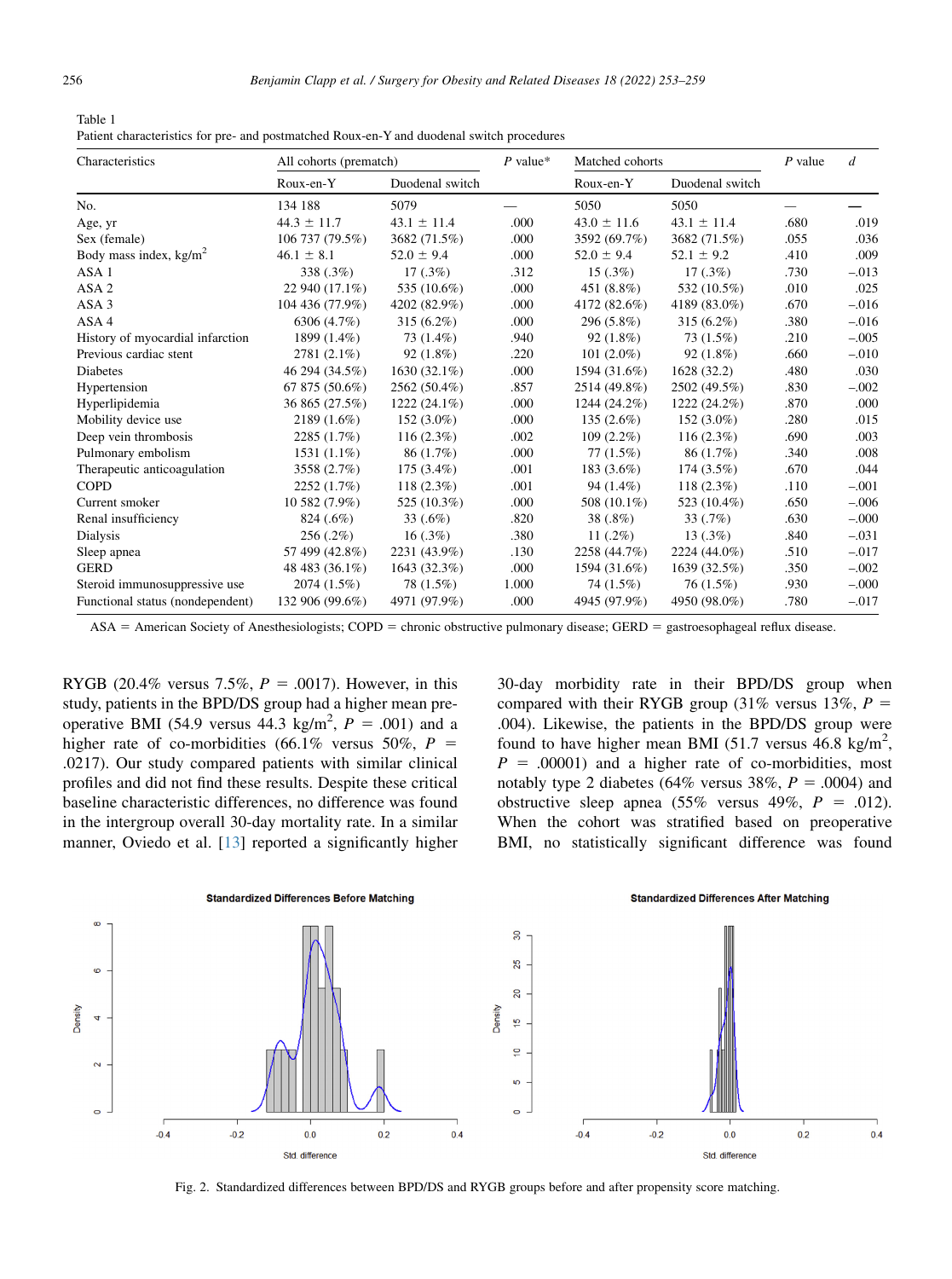<span id="page-4-0"></span>

| Table 2                                                                                                                             |  |
|-------------------------------------------------------------------------------------------------------------------------------------|--|
| 30-day complications with associated Clavien–Dindo classification for pre- and postmatched Roux-en-Y and duodenal switch procedures |  |

| Clavien-Dindo class        | All cohorts (prematched)  |                               |           | Matched cohorts         |                               |           |
|----------------------------|---------------------------|-------------------------------|-----------|-------------------------|-------------------------------|-----------|
|                            | Roux-en-Y<br>$n = 134188$ | Duodenal switch<br>$n = 5079$ | $P$ value | Roux-en-Y<br>$n = 5050$ | Duodenal switch<br>$n = 5050$ | $P$ value |
| Grade 1                    | 1072 (.8%)                | $25(.5\%)$                    | .001      | 49 (1%)                 | $25(.5\%)$                    | .007      |
| Superficial incisional SSI | 1072 (.8%)                | $25(.5\%)$                    | .001      | 49 (1%)                 | $25(.5\%)$                    | .007      |
| Grade 2                    | 3224 (2.4%)               | 129 (2.5%)                    | .590      | 133 (2.6%)              | 128(2.5%)                     | .800      |
| UTI                        | 603(.4%)                  | $24(.5\%)$                    | .810      | $22(.4\%)$              | $23(.5\%)$                    | 1.000     |
| Pneumonia                  | 432 (.3%)                 | $20(.4\%)$                    | .420      | $21(.4\%)$              | $20(.4\%)$                    | 1.000     |
| Venous thrombosis          | $209(.2\%)$               | $17(.3\%)$                    | .003      | $7(.1\%)$               | $17(0.3\%)$                   | .066      |
| Anticoagulation initiated  | 590 (.4%)                 | 36(.7%)                       | .006      | $28(.6\%)$              | 36(.7%)                       | .380      |
| Transfusion                | 1390 (1.0%)               | 32(.6%)                       | .006      | 55 (1.1%)               | 32(.6%)                       | .018      |
| Grade 3a                   | $171(.1\%)$               | $3(0\%)$                      | .050      | $8(.2\%)$               | $3(0\%)$                      | .230      |
| Deep incisional SSI        | $171(.1\%)$               | $3(0\%)$                      | .050      | $8(.2\%)$               | $3(0\%)$                      | .230      |
| Grade 3b                   | $177(.1\%)$               | 19 (.4%)                      | .000      | 14(.3%)                 | $19(.4\%)$                    | .490      |
| Pulmonary embolism         | $177(.1\%)$               | $19(0.4\%)$                   | .000      | 14(.3%)                 | $19(0.4\%)$                   | .490      |
| Grade 4a                   | 379 (.3%)                 | $26(.5\%)$                    | .740      | $27(.5\%)$              | $26(.5\%)$                    | 1.000     |
| Acute renal failure        | 140 $(.1\%)$              | $12(.2\%)$                    | .009      | 11 $(.2\%)$             | $12(.2\%)$                    | 1.000     |
| Cardiac arrest             | 65 (0%)                   | $3(0\%)$                      | .740      | $5(0\%)$                | $3(0\%)$                      | .730      |
| Myocardial infarction      | 51 (0%)                   | $3(0\%)$                      | .450      | $1(0\%)$                | $3(0\%)$                      | .620      |
| Progressive renal failure  | $123(0\%)$                | $8(.2\%)$                     | .150      | $10(.2\%)$              | $8(.2\%)$                     | .810      |
| Grade 4b                   | 2277 (1.7%)               | 196 (3.9%)                    | .000      | 183 (3.6%)              | 196 (3.9%)                    | .530      |
| Ventilator                 | $164(.1\%)$               | 11 $(.2\%)$                   | .100      | 11 $(.2\%)$             | 11 $(.2\%)$                   | 1.000     |
| Organ space SSI            | 434 (.3%)                 | 56 (1.1%)                     | .000      | 56 (1.1%)               | 56 (1.1%)                     | 1.000     |
| Sepsis                     | $205(.2\%)$               | $21(.4\%)$                    | .000      | $17(0.3\%)$             | 21(.4%)                       | .630      |
| Septic shock               | 140 $(.1\%)$              | 16(.3%)                       | .000      | 11 $(.2\%)$             | 16(.3%)                       | .440      |
| Unplanned ICU admission    | 1334 (1.0%)               | $92(1.8\%)$                   | .000      | 88 (1.7%)               | $92(1.8\%)$                   | .760      |
| Grade 5                    | $174(.1\%)$               | 15(.3%)                       | .003      | $15(.3\%)$              | $15(.3\%)$                    | 1.000     |
| Death                      | $174(.1\%)$               | 15(.3%)                       | .003      | 15(.3%)                 | $15(.3\%)$                    | 1.000     |

 $SSI$  = surgical-site infection;  $UTI$  = urinary tract infection;  $ICU$  = intensive care unit.

between the 2 groups. Nonetheless, it is significant to mention that a higher incidence of morbidity was noted in the DS group than in the group with BMIs in the range of 50–60 kg/m<sup>2</sup>.

In this report, and following propensity score matching of the above-mentioned baseline characteristics, an almost equivalent rate of 30-day morbidity in the 2 groups was noted. Furthermore, a higher rate of surgical-site infections and a higher need for postoperative transfusions were found unexpectedly in the RYGB group. The higher rate of surgical-site infections might be explained by the use of the circular stapler technique in the RYGB group because use of circular staplers is linked to a higher incidence of infection [\[14](#page-5-13),[15](#page-5-14)]. The circular stapler technique is used in the United States to perform the gastrojejunostomy in RYGB patients, but this method is not feasible in BPD/DS surgery because the duodenoileostomy can only be performed either with handsewn or linear stapler technique. This also may help to explain the higher rate of bleeding in the RYGB group [\[16\]](#page-6-0). Additionally, by design, the chance of ulcers is lower in the BPD/DS group than in RYGB group [[13](#page-5-12)[,17\]](#page-6-1). It may be that early ulcers presenting as bleeding also contributed to this significant bleeding difference.

Overall, the similar 30-day postoperative outcomes between the 2 groups can be explained by the fact that many of the complications that occur in patients with obesity are most likely related to their preoperative

<span id="page-4-1"></span>Table 3

30-day outcomes for pre- and postmatched Roux-en-Y and duodenal switch procedures based on readmissions, reoperations, and reinterventions

| 30-Day outcome         | All cohorts (prematched) |                 | $P$ value | Matched cohorts |                 | P value |
|------------------------|--------------------------|-----------------|-----------|-----------------|-----------------|---------|
|                        | $R$ oux-en- $Y$          | Duodenal switch |           | Roux-en-Y       | Duodenal switch |         |
| No.                    | 134 188                  | 5079            |           | 5050            | 5050            |         |
| Readmissions           | 7357 (5.5%)              | 308 $(6.1\%)$   | .080      | 308 $(6.1\%)$   | 308 $(6.1\%)$   | 1.000   |
| Reoperations           | $2755(2.1\%)$            | $147(2.9\%)$    | .000      | $120(2.4\%)$    | $147(2.9\%)$    | .110    |
| <b>Reinterventions</b> | 2758 (2.1%)              | $108(2.1\%)$    | .760      | $104(2.1\%)$    | $108(2.1\%)$    | .840    |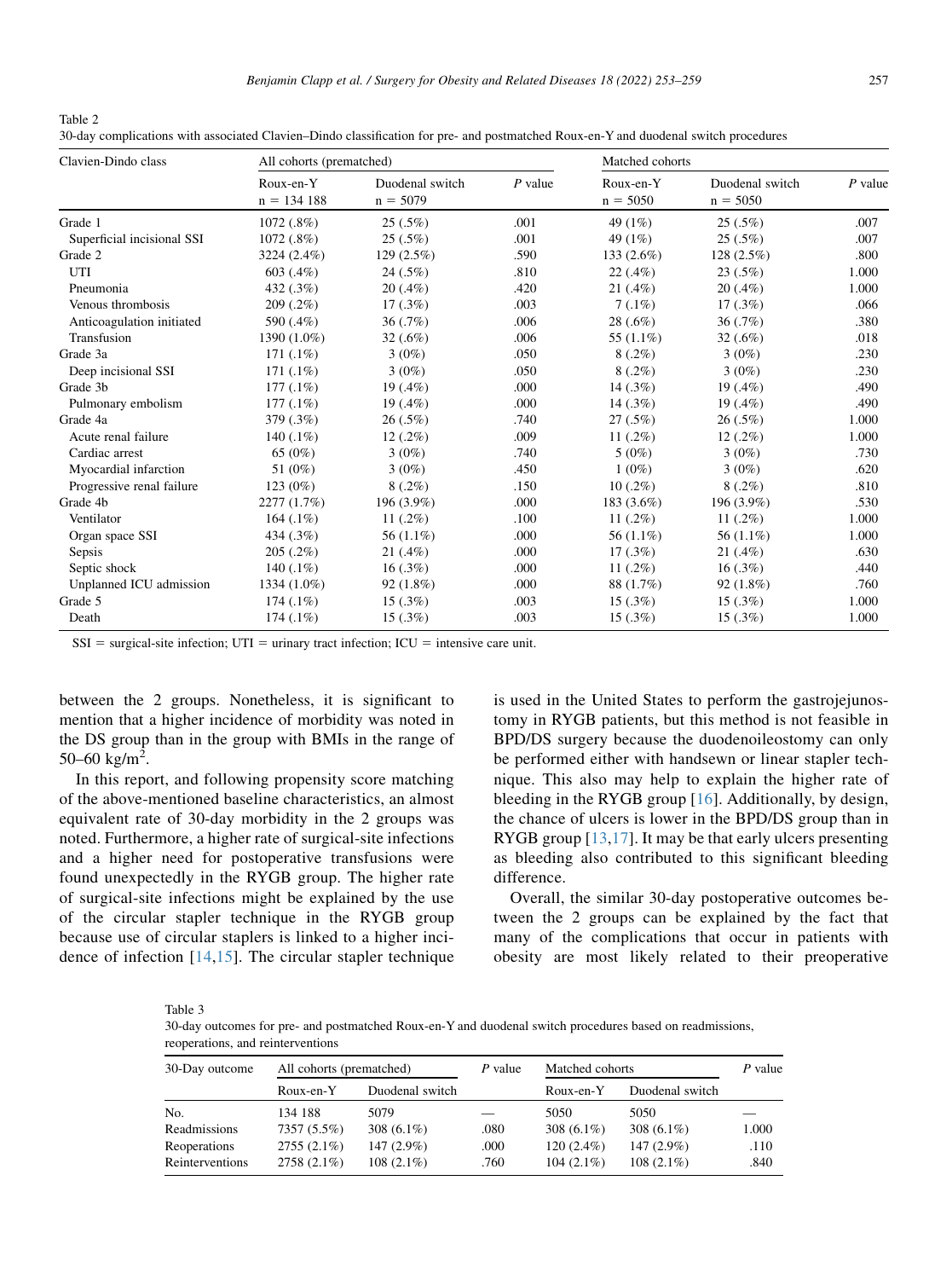characteristics such as higher BMIs and other weightrelated co-morbidities such as diabetes. These variables are known to impair wound healing and to increase the rate of complications. This is specifically true for anastomotic leak. Our results showed no difference in the anastomotic leak rate between the matched groups. This contradicts many of the previously reported nonmatched data [[4\]](#page-5-3). Thus BPD/DS probably has been wrongfully judged as an on operation with a higher rate of complications than its peers because it is reserved for patients with superobesity who at baseline are sicker and more complex. That said, our findings can be interpreted alternatively by proposing that the vast majority of BPD/DS procedures are performed by experienced surgeons at highvolume bariatric centers. These surgeons have passed their learning curve and exhibit mastery of the technical aspects of the procedure, which could theoretically lead to fewer complications. Conversely, RYGB, one of the most common bariatric procedures, is performed by a wide array of surgeons scattered across the learning curve. Finally, our study focused only on the short-term complications and did not touch on the longer-term complications, which may yield different results.

Our report has specific limitations. First, use of the MBSAQIP database to look at a 5-year bracket of patients can lead to bias pertaining to the inclusion of multiple operations using the same CPT code: the BPD/DS procedure has evolved recently to include the single-anastomosis duodenal ileal bypass (SADI), especially after the American Society for Metabolic and Bariatric Surgery (ASMBS) endorsed SADI [[18\]](#page-6-2). In principle, SADI should not be coded as the traditional BPD/DS, but some surgeons may be using the same CPT code for both surgeries. One of the other limitations of our report is the lack of long-term follow-up with regard to the analysis of long-term complications. Additionally, BPD/DS remains a relatively uncommon procedure mainly performed in highly specialized bariatric centers by experienced surgeons, which can introduce bias to our findings. Also, the experience of the surgeon is not accounted for because surgeons past their learning curve are likely performing the procedure safely with low complications rates, but less experienced surgeons may have poorer results.

### **Conclusions**

Our analysis of the MBSAQIP database showed that BPD/DS can be considered as safe as RYGB in terms of short-term complications. This conclusion probably reflects the outcomes of experienced bariatric surgeons performing BPD/DS who are practicing in high-volume specialized centers. These data can be used to help bariatric surgeons counsel patients about the short-term safety of each procedure. Additional investigations about the long-term complications of BPD/DS are warranted.

#### Disclosure

None of the authors have any conflicts of interest to disclose, either financial or otherwise.

#### References

- <span id="page-5-0"></span>[1] [Scopinaro N, Gianetta E, Pandolfo N, Anfossi A, Berretti B,](http://refhub.elsevier.com/S1550-7289(21)00512-8/sref1) [Bachi V. Il bypass bilio-pancreatico. Proposta e studio sperimentale](http://refhub.elsevier.com/S1550-7289(21)00512-8/sref1) [preliminare di un nuovo tipo di intervento per la terapia chirurgica](http://refhub.elsevier.com/S1550-7289(21)00512-8/sref1) [funzionale dell'obesit](http://refhub.elsevier.com/S1550-7289(21)00512-8/sref1)a [\[Biliopancreatic bypass proposal and prelim](http://refhub.elsevier.com/S1550-7289(21)00512-8/sref1)[inary experimental study of a new type of operation for the func](http://refhub.elsevier.com/S1550-7289(21)00512-8/sref1)[tional surgical treatment of obesity\]. Minerva Chir](http://refhub.elsevier.com/S1550-7289(21)00512-8/sref1) [1976;31\(10\):560–6 \[Italian\].](http://refhub.elsevier.com/S1550-7289(21)00512-8/sref1)
- <span id="page-5-1"></span>[2] [Hess DS, Hess DW. Biliopancreatic diversion with a duodenal switch.](http://refhub.elsevier.com/S1550-7289(21)00512-8/sref2) [Obes Surg 1998;8\(3\):267–82](http://refhub.elsevier.com/S1550-7289(21)00512-8/sref2).
- <span id="page-5-2"></span>[3] [Vetter ML, Ritter S, Wadden TA, Sarwer DB. Comparison of bariatric](http://refhub.elsevier.com/S1550-7289(21)00512-8/sref3) [surgical procedures for diabetes remission: efficacy and mechanisms.](http://refhub.elsevier.com/S1550-7289(21)00512-8/sref3) [Diabetes Spectr 2012;25\(4\):200–10](http://refhub.elsevier.com/S1550-7289(21)00512-8/sref3).
- <span id="page-5-3"></span>[4] [Hedberg J, Sundstr](http://refhub.elsevier.com/S1550-7289(21)00512-8/sref4)öm J, Sundbom M. Duodenal switch versus Roux[en-Y gastric bypass for morbid obesity: systematic review and meta](http://refhub.elsevier.com/S1550-7289(21)00512-8/sref4)[analysis of weight results, diabetes resolution and early complications](http://refhub.elsevier.com/S1550-7289(21)00512-8/sref4) [in single-centre comparisons. Obes Rev 2014;15\(7\):555–63](http://refhub.elsevier.com/S1550-7289(21)00512-8/sref4).
- <span id="page-5-4"></span>[5] American Society for Metabolic and Bariatric Surgery [homepage on the Internet]. Estimate of bariatric surgery numbers, 2011–2019. Newberry (FL), The Society, March 2021 [cited May 22, 2021]. Available from: [https://asmbs.org/resources/estimate-of-bariatric-surgery](https://asmbs.org/resources/estimate-of-bariatric-surgery-numbers)[numbers.](https://asmbs.org/resources/estimate-of-bariatric-surgery-numbers)
- <span id="page-5-5"></span>[6] [English WJ, DeMaria EJ, Hutter MM, et al. American Society for](http://refhub.elsevier.com/S1550-7289(21)00512-8/sref6) [Metabolic and Bariatric Surgery 2018 estimate of metabolic and bar](http://refhub.elsevier.com/S1550-7289(21)00512-8/sref6)[iatric procedures performed in the United States. Surg Obes Relat Dis](http://refhub.elsevier.com/S1550-7289(21)00512-8/sref6) [2020;16\(4\):457–63.](http://refhub.elsevier.com/S1550-7289(21)00512-8/sref6)
- <span id="page-5-6"></span>[7] [Topart P, Becouarn G, Salle A. Five-year follow-up after biliopancre](http://refhub.elsevier.com/S1550-7289(21)00512-8/sref7)[atic diversion with duodenal switch. Surg Obes Relat Dis](http://refhub.elsevier.com/S1550-7289(21)00512-8/sref7) [2011;7\(2\):199–205.](http://refhub.elsevier.com/S1550-7289(21)00512-8/sref7)
- <span id="page-5-7"></span>[8] [Skogar ML, Sundbom M. Early complications, long-term adverse](http://refhub.elsevier.com/S1550-7289(21)00512-8/sref8) [events, and quality of life after duodenal switch and gastric bypass](http://refhub.elsevier.com/S1550-7289(21)00512-8/sref8) [in a matched national cohort. Surg Obes Relat Dis 2020;16\(5\):614–](http://refhub.elsevier.com/S1550-7289(21)00512-8/sref8) [9](http://refhub.elsevier.com/S1550-7289(21)00512-8/sref8).
- <span id="page-5-8"></span>[9] [Dorman RB, Rasmus NF, al-Haddad BJ, et al. Benefits and complica](http://refhub.elsevier.com/S1550-7289(21)00512-8/sref9)[tions of the duodenal switch/biliopancreatic diversion compared to the](http://refhub.elsevier.com/S1550-7289(21)00512-8/sref9) [Roux-en-Y gastric bypass. Surgery 2012;152\(4\):758–65. discussion](http://refhub.elsevier.com/S1550-7289(21)00512-8/sref9) [765–7](http://refhub.elsevier.com/S1550-7289(21)00512-8/sref9).
- <span id="page-5-9"></span>[10] [Søvik TT, Taha O, Aasheim ET, et al. Randomized clinical trial of](http://refhub.elsevier.com/S1550-7289(21)00512-8/sref10) [laparoscopic gastric bypass versus laparoscopic duodenal switch for](http://refhub.elsevier.com/S1550-7289(21)00512-8/sref10) [superobesity. Br J Surg 2010;97\(2\):160–6](http://refhub.elsevier.com/S1550-7289(21)00512-8/sref10).
- <span id="page-5-10"></span>[11] [Mason RJ. Duodenal switch for morbid obesity: is it safe? Adv Surg](http://refhub.elsevier.com/S1550-7289(21)00512-8/sref11) [2013;47:153–76](http://refhub.elsevier.com/S1550-7289(21)00512-8/sref11).
- <span id="page-5-11"></span>[12] [Topart P, Becouarn G, Ritz P. Comparative early outcomes of three](http://refhub.elsevier.com/S1550-7289(21)00512-8/sref12) [laparoscopic bariatric procedures: sleeve gastrectomy, Roux-en-Y](http://refhub.elsevier.com/S1550-7289(21)00512-8/sref12) [gastric bypass, and biliopancreatic diversion with duodenal switch.](http://refhub.elsevier.com/S1550-7289(21)00512-8/sref12) [Surg Obes Relat Dis 2012;8\(3\):250–4.](http://refhub.elsevier.com/S1550-7289(21)00512-8/sref12)
- <span id="page-5-12"></span>[13] [Oviedo RJ, Nayak T, Liu Y, Zhang S, Zhao F. Laparoscopic duodenal](http://refhub.elsevier.com/S1550-7289(21)00512-8/sref13) [switch versus Roux-en-Y gastric bypass at a high-volume community](http://refhub.elsevier.com/S1550-7289(21)00512-8/sref13) [hospital: a retrospective cohort study from a rural setting. Obes Surg](http://refhub.elsevier.com/S1550-7289(21)00512-8/sref13) [2021;31\(2\):659–66.](http://refhub.elsevier.com/S1550-7289(21)00512-8/sref13)
- <span id="page-5-13"></span>[14] [Giordano S, Salminen P, Biancari F, Victorzon M. Linear stapler tech](http://refhub.elsevier.com/S1550-7289(21)00512-8/sref14)[nique may be safer than circular in gastrojejunal anastomosis for lapa](http://refhub.elsevier.com/S1550-7289(21)00512-8/sref14)[roscopic Roux-en-Y gastric bypass: a meta-analysis of comparative](http://refhub.elsevier.com/S1550-7289(21)00512-8/sref14) [studies. Obes Surg 2011;21\(12\):1958–64.](http://refhub.elsevier.com/S1550-7289(21)00512-8/sref14)
- <span id="page-5-14"></span>[15] [Burla L, Weibel P, Baum C, Huber M, G](http://refhub.elsevier.com/S1550-7289(21)00512-8/sref15)ü[rtler T, Weber M. Linear](http://refhub.elsevier.com/S1550-7289(21)00512-8/sref15) [versus circular stapler for gastrojejunal anastomosis in laparoscopic](http://refhub.elsevier.com/S1550-7289(21)00512-8/sref15) [Roux-En-Y gastric bypass: an analysis of 211 cases. Surg Res Pract](http://refhub.elsevier.com/S1550-7289(21)00512-8/sref15) [2020;2020:4090797](http://refhub.elsevier.com/S1550-7289(21)00512-8/sref15).